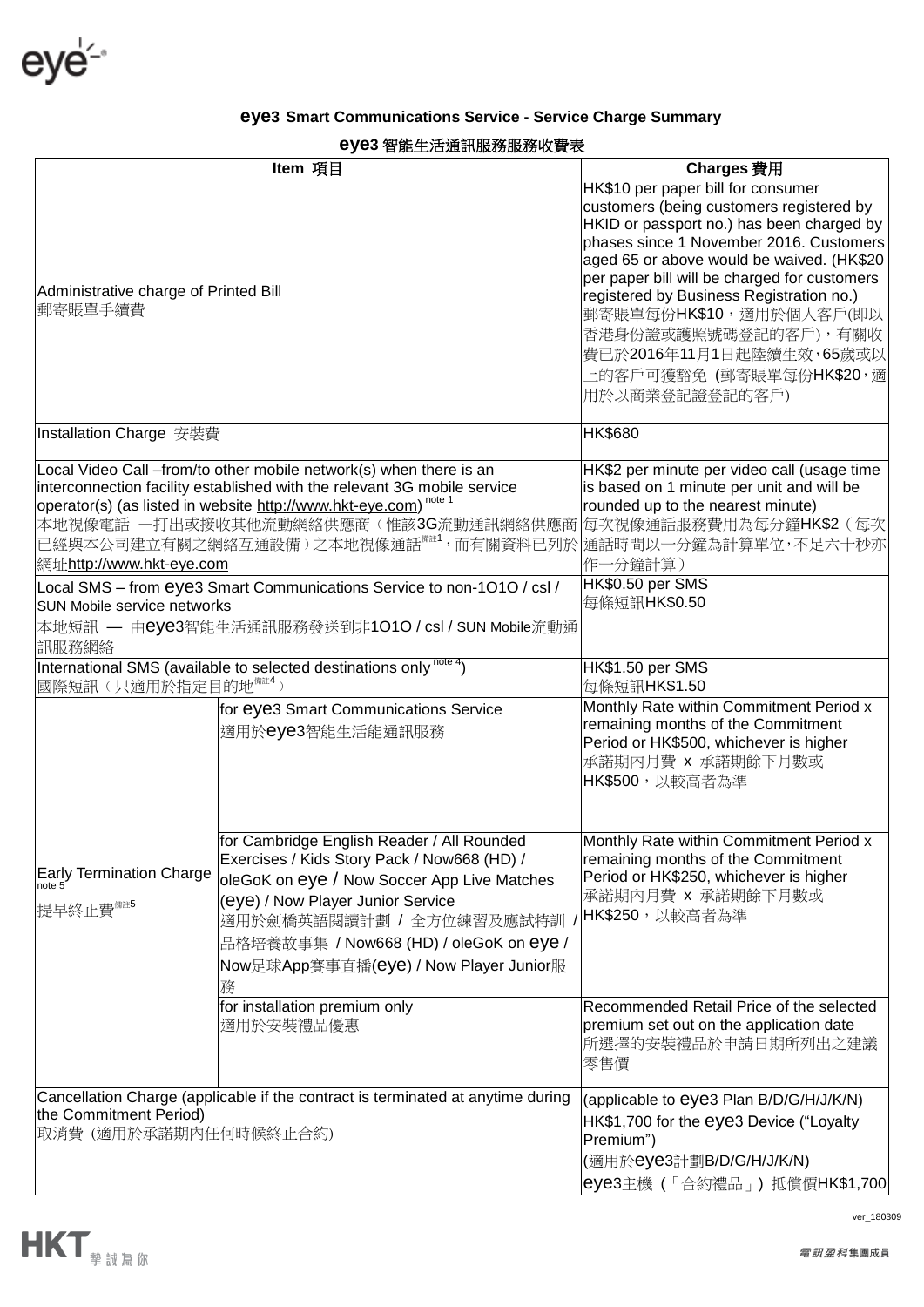eye<sup>⊥</sup>

|                                                                                                | (applicable to eye3 Plan C/E/F/I/L/M/P)                                                  |                                                                    |
|------------------------------------------------------------------------------------------------|------------------------------------------------------------------------------------------|--------------------------------------------------------------------|
|                                                                                                | HK\$2,900 for the eye3 Device ("Loyalty                                                  |                                                                    |
|                                                                                                | Premium")                                                                                |                                                                    |
|                                                                                                |                                                                                          | (適用於eye3計劃C/E/F/I/L/M/P)                                           |
|                                                                                                |                                                                                          | eye3主機 (「合約禮品」) 抵償價HK\$2,900                                       |
| Application Cancellation Charge<br>申請取消費                                                       | <b>HK\$500</b>                                                                           |                                                                    |
| Moving Charge (applicable for change of address only)                                          | <b>HK\$680</b>                                                                           |                                                                    |
| 搬遷費 (只適用於地址變更)                                                                                 |                                                                                          |                                                                    |
| Internal Relocation Charge (applicable for relocation within existing installation<br>address) | HK\$200 per socket per internal relocation<br>request                                    |                                                                    |
| 內部轉移裝置費 (適用於在服務安裝地址內轉移裝置)                                                                      | HK\$200 個插座及每一次內部裝置轉移要求                                                                  |                                                                    |
| Reconnection charge (For reactivation of suspended Services) <sup>note 2</sup>                 | HK\$170                                                                                  |                                                                    |
| 重新駁線費用(適用於重新恢復已暫停的服務)                                                                          |                                                                                          |                                                                    |
|                                                                                                |                                                                                          |                                                                    |
|                                                                                                | Reconnection charge (For reconnection of terminated Services (Services HK\$680           |                                                                    |
|                                                                                                | Suspended for 16 days or more will be deemed to have been terminated)) <sup>note 2</sup> |                                                                    |
| 備註 2                                                                                           | 重新駁線費用(適用於重新接駁已終止的服務 (服務暫停 16 天或以上將被視為已                                                  |                                                                    |
| 終止服務))                                                                                         |                                                                                          |                                                                    |
| Parallel Phone Line (only applicable Monthly Charge                                            |                                                                                          | HK\$30 per month (waived for Commitment                            |
| to areas within the parallel phone                                                             | 月費                                                                                       | Period)                                                            |
| line service coverage; limited to a<br>maximum of 4 sockets and subject                        |                                                                                          | HK\$30月費(承諾期內豁免)                                                   |
| to on-site conditions. The PE                                                                  | Installation Charge of additional socket                                                 | HK\$200 per each additional socket<br>HK\$200每個額外插座                |
| socket can only support normal                                                                 | 額外插座安裝費                                                                                  |                                                                    |
| fixed line telephone but not the                                                               | Socket Installation Charge<br>插座安裝費                                                      | HK\$200 per socket (with 1 free socket)<br>HK\$200一個插座(配備一個免費分機插座) |
| eye3 Smart Communications<br>Service)                                                          | Internal Relocation Charge (applicable for HK\$200 per socket                            |                                                                    |
| 電話分機線(只適用於現有分機線服                                                                               | relocation within Service Installation                                                   | HK\$200一個插座                                                        |
| 務覆蓋範圍之地區;最多可安裝4個                                                                               | Address)                                                                                 |                                                                    |
| 分機插座,惟須視乎現場情況而定。                                                                               | 内部轉移裝置費(適用於在服務安裝地址內                                                                      |                                                                    |
| 分機插座只適用於一般固網電話機,                                                                               | 轉移裝置)                                                                                    |                                                                    |
| 並不適用於eye3智能生活通訊服                                                                               |                                                                                          |                                                                    |
| 務。)                                                                                            |                                                                                          |                                                                    |
| Loss or Damage of eye3 Device                                                                  |                                                                                          | (applicable to eye3 Plan B/D/G/H/J/K/N)                            |
| 遗失或損壞eye3主機                                                                                    |                                                                                          | HK\$1,700 (full set+ eye3 Device Cover                             |
|                                                                                                |                                                                                          | Case (if applicable))                                              |
|                                                                                                |                                                                                          | (適用於eye3計劃B/D/G/H/J/K/N)                                           |
|                                                                                                |                                                                                          | HK\$1,700 (全套+eye3主機保護套(如適用))                                      |
|                                                                                                |                                                                                          | (applicable to eye3 Plan C/E/F/I/L/M/P)                            |
|                                                                                                |                                                                                          | HK\$2,900 (full set+ eye3 Device Cover                             |
|                                                                                                |                                                                                          | Case (if applicable))                                              |
|                                                                                                | (適用於eye3計劃C/E/F/I/L/M/P)                                                                 |                                                                    |
|                                                                                                | HK\$2,900 (全套+eye3主機保護套(如適用))                                                            |                                                                    |
| Loss or Damage of AC-DC power adaptor and USB cable                                            | HK\$400                                                                                  |                                                                    |
| 遺失或損壞AC-DC電源轉換器及USB線                                                                           |                                                                                          |                                                                    |
| Loss or Damage or Buy Other Equipments                                                         | Please view below website: -                                                             |                                                                    |
| 其他器材遺失或更換費                                                                                     | www.netvigator.com/eng/charge.php                                                        |                                                                    |
|                                                                                                |                                                                                          | 請瀏覽以下網站: -<br>www.netvigator.com/chi/charge.php                    |
| Parallel Extension installation                                                                |                                                                                          | HK\$200 per socket                                                 |
| 分機線安裝費用                                                                                        |                                                                                          | (每個分機線計算)                                                          |
|                                                                                                |                                                                                          |                                                                    |